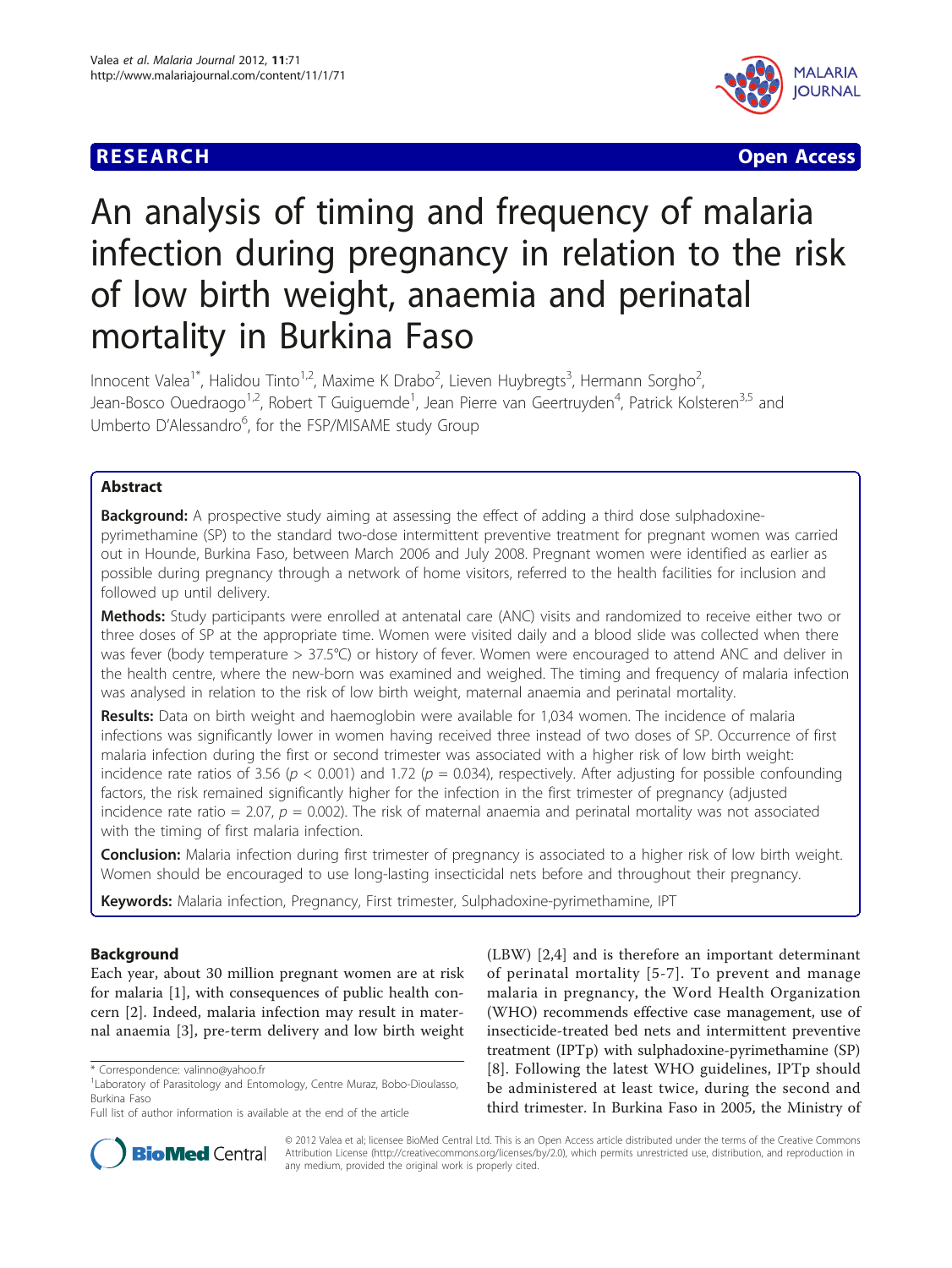Health (MoH) replaced weekly chloroquine chemoprophylaxis, whose efficacy had declined because of widespread resistance [[9\]](#page-6-0), with IPTp/SP [[10\]](#page-6-0). Several studies have demonstrated the excellent safety and efficacy of IPTp [\[11](#page-6-0)-[15](#page-6-0)]. Most studies used maternal anaemia and LBW as impact indicators. IPTp prevents the adverse effects of malaria during pregnancy by clearing any active infection and providing post-treatment prophylaxis. The length of protection may become shorter and infection may occur progressively earlier as SP resistance increases [\[16\]](#page-6-0). As SP is given at least twice during pregnancy, its prophylactic efficacy may vary according to both the timing of malaria infection and SP administration. Unfortunately, because of fears of possible toxicity, SP cannot be given during the first trimester of pregnancy. However, there is also little information on the consequence of malaria infection during the first trimester as most information available refers to infections occurring in the second and third trimester [[17-20\]](#page-6-0). A randomized trial comparing two doses versus three doses of IPTp/SP was carried out in rural Burkina Faso. Participants were recruited as early as possible during pregnancy and followed-up prospectively until delivery, allowing an estimation of the effect of malaria infection at different gestational ages on the risk of maternal anaemia, LBW and perinatal mortality. Results are reported below.

# Methods

# Study settings

Two peripheral health centres (Koho and Karaba) in the Houndé health district, south-west Burkina-Faso, were selected for the study. In this area, malaria is markedly seasonal with high transmission during the rainy season (June to December) [[21](#page-6-0)]. The district hospital and the 28 peripheral health facilities cover a population of approximately 247,500 people. In 2007, the number of pregnant women at risk of malaria was estimated at 12,500, while malaria was the main disease in the health district, accounting for about 38% of all consultations and 52% of hospitalizations.

# Study design

This was part of a larger study investigating both the effect of multiple micronutrients supplementation (MMS) versus fortified food supplementation (FFS) and that of IPTp/SP, two versus three doses on the health of pregnant women and that of their offspring. Participants were randomized in permuted blocks of four to receive either two doses of SP as recommended by the National Malaria Control Programme (NMCP) or three doses. Randomization numbers were generated by a computer program, sealed in opaque envelopes and opened only when an eligible subject was identified. These numbers were then transmitted to the study pharmacist who packaged the drugs in individual plastic zip bags. Each bag was labelled with the participant's name, identification, residence, and randomization group. The field pharmacist prepared for each woman an individual schedule for SP administration according to the gestational age at randomization and transmitted it to the trained home visitors who administered both SP and either MMS or FSS. Results of the nutrition intervention have been reported elsewhere [[22\]](#page-6-0). The effect of IPTp with three doses of SP versus two doses of SP on LBW and pregnancy outcomes have also been reported in a previous publication [\[23\]](#page-6-0).

#### Study participants

Pregnant women were identified through a communitybased network of home visitors, as described elsewhere [[22\]](#page-6-0). All women of child-bearing age in the study area were identified and paid monthly visits during which they were screened for pregnancy. Women suspected to be pregnant were referred to the health facilities for a pregnancy test. The study protocol and procedures were then explained to the potential participants in the local language and those agreeing to participate were asked to provide a written inform consent. Women with known hypersensibility to SP or not planning to stay in the study area for the next two years were excluded.

#### Recruitment and follow-up

Study participants were recruited at ANC clinics, where the health staff recorded demographic data, medical and pregnancy history. In addition, a clinical examination was performed and vital signs, weight, height and arm circumference were measured. All measures were repeated at each ANC visit. Gestational age was assessed as early as possible by the study obstetrician using trans-abdominal ultrasound fetal biometry. Women included in the study were visited at home daily by the home visitors who recorded the body temperature and registered any complaint. In case of fever (body temperature  $\geq 37.5^{\circ}C$ ) or history of fever since the last visit, a blood sample for thick and thin film was collected and sent to the health district laboratory. All women with a confirmed malaria infection were treated with a full course of quinine (24 mg/kg/day for seven days), regardless of their gestational age. Pregnant women were encouraged to attend their scheduled ANC visits and to deliver at the health facilities where the new-borns was examined, weighed and measured twice by two different members of the health staff.

#### Laboratory methods

Thick and thin blood smears were collected in duplicate and stained with Giemsa 10% (pH 7.2) for 10 minutes. Parasite densities were determined on the thick smears by counting asexual parasites per 200 white blood cells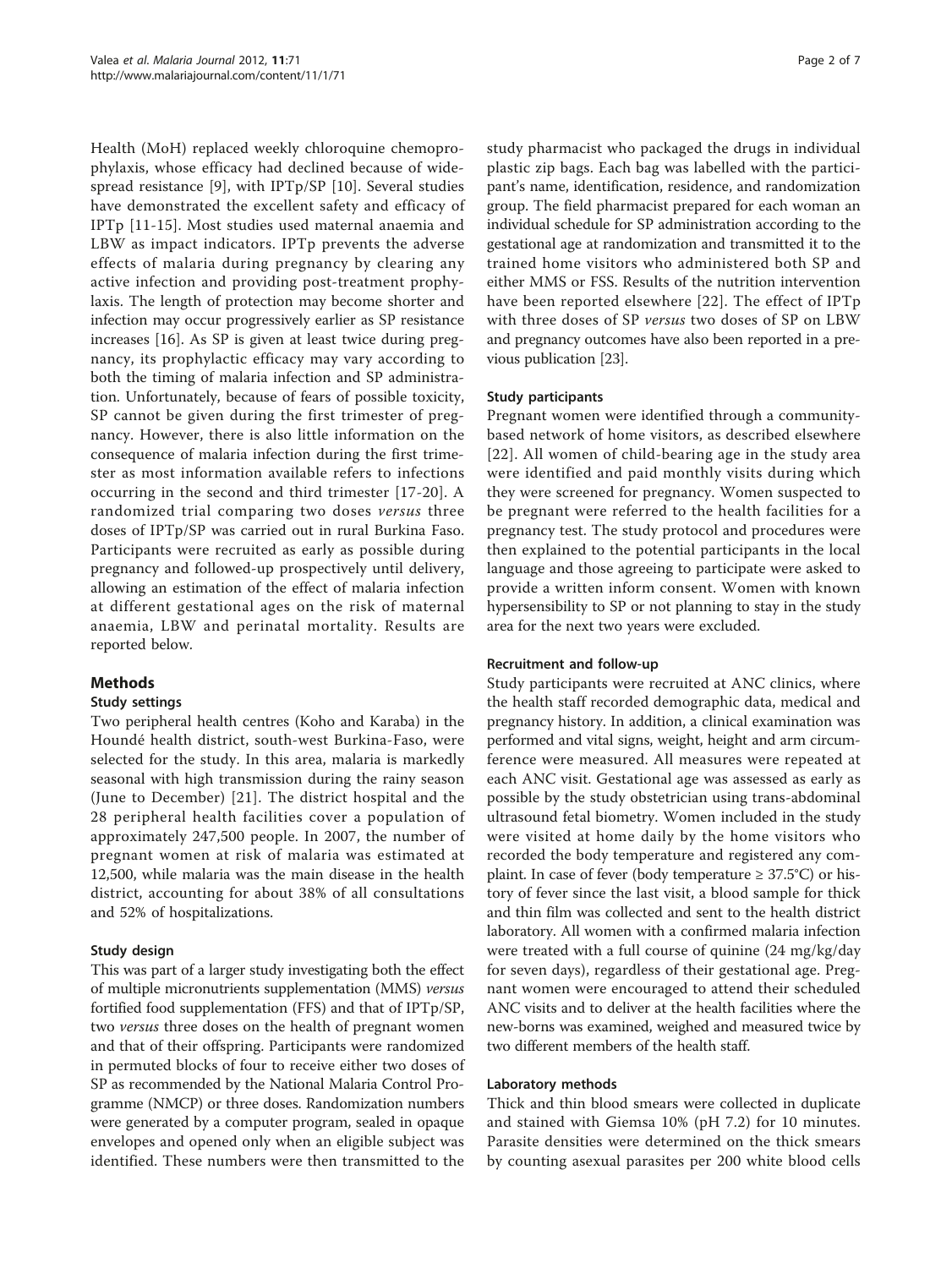(WBC) and assuming a WBC count of  $8,000/\mu$ l. A thick blood smear was considered negative after reading 100 high-power fields. Ten percent of the slides were randomly selected and sent to the Laboratory of Parasitology/Centre Muraz for quality control. Haemoglobin (Hb) was measured by using a portable spectrophotometer (HemoCue, Angelholm, Sweden).

#### **Ethics**

The study protocol was approved by the ethical committees of the Centre Muraz, Bobo-Dioulasso, Burkina Faso, and the University of Antwerp, Belgium. The trial was registered in the ClinicalTrial.gov registry (identifier: NCT00909974). The study purpose and procedures where explained to the potential participants by the study clinician in the local languages. Women who fulfilled the inclusion criteria and agreed to participate in the study were asked to provide a written inform consent.

#### Definitions and statistical analysis

A new-born was classified as LBW if the birth weight was  $<$  2,500 g. Women with haemoglobin levels  $<$  11 g/dl were classified as anaemic, those with haemoglobin levels < 8 g/dl were classified as having moderate-to-severe anaemia. Neonatal death was defined as one occurring between delivery and 28 days of life. Malaria infection was defined as a slide positive for Plasmodium falciparum, any density. Incidence rates were computed considering the follow-up duration time (in months) of each woman. Women with a malaria infection after previous treatment with quinine were considered as re-infected. Time to re-infection was defined as the period between the first infection parasite clearance and the second infection. As the parasite clearance was not monitored, we calculated an adjusted time to re-infection considering that all parasites were cleared after three days as indicated in a previous publication [\[24\]](#page-6-0).

Data were double entered in a Microsoft Access<sup>®</sup> database by two data clerks. Validation and analysis were performed using Stata 10 IC® software. Only singleton pregnancies were included in the analysis. The Chi2 or Fisher exact test were used to compare proportions for categorical variables while a t-test for normally distributed or Mann-Whitney test for non-normally distributed was used for continuous variables at baseline. A multivariate analysis using a Poisson regression model with robust standard error estimates to evaluate the relationship between explanatory variables and outcomes was also performed. Crude and adjusted incidence rate ratios (IRR) with 95% CI were computed. A *p*-value  $\leq 0.05$  was considered as statistically significant.

The timing of malaria infection was defined according to the first infection detected at the first, second or third trimester of pregnancy. The frequency of malaria infection was categorized according to the number of positive slides detected during the whole pregnancy, i.e. 0, 1, or  $\geq$  2. Explanatory variables and possible confounders included the number of SP doses received (two or three), the nutritional supplementation (FFS or MMS), gravidity, body mass index at enrolment (underweight: body mass index < 18.5 kg/m<sup>2</sup>; or normal weigh, BMI ≥ 18.5  $\text{kg/m}^2$ ), and malaria transmission season at delivery (low transmission season between December and May and high transmission season between June and November).

# Results

#### Study population

From March 2006 to July 2008, 1,296 women were randomized into the study. Table [1](#page-3-0) shows the baseline characteristics of study population according to the timing of first infection. Characteristics of study participants according to randomization groups were published elsewhere [[23](#page-6-0)]. A total of 1,053 women attended at least three ANC visits while 121 and 100 attended two and one ANC visit, respectively. Analysis was performed on 1,034 women with complete records on birth weight and haemoglobin. The mean maternal age was 24.4 years and the mean gestational age at enrolment was 15.9 weeks. There was no difference in terms of baselines characteristics between women included in the analysis and those excluded for missing data.

#### Incidence rates of malaria detected infections

The overall incidence rate (IR) of malaria infection (expressed per 1,000 women-months) was 39.2, and was significantly higher in primi- (88.6, 95%CI: 72.6-108.1) than in secundi- (50.6, 95%CI: 39.1-65.5) and multigravidae (18.8, 95%CI: 14.7-24.1) (Table [2](#page-3-0)). The IR of malaria infection was significantly lower ( $p = 0.014$ ) in women having received three (23.8%, 95%CI: 15.5-36.4) than two SP doses (46.6%, 95%CI: 38.3-55.4). No difference between the MMS group (40.4, 95%CI: 33.5-48.6) and the FFS group (38.0%, 95%CI: 31.5-45.9) was found  $(p = 0.42)$ .

#### Rates of re-infection and length of time-to-reinfection

The overall incidence of re-infections after quinine treatment was 11.4% (95%CI: 8.9-14.6) and was significantly higher ( $p < 0.001$ ) in primi- (34.7, 95%CI: 25.3-47.7) than in secundi- (11.3, 95%CI: 6.6-19.5) and multigravidae (3.6%, 95%CI: 2.1-6.4). Re-infection tended to be lower in women having received three (6.8%, 95%CI: 3.1-15.1) than two (14.3%, 95%CI: 10.2-19.9) SP doses  $(p = 0.06)$ . No difference between MMS and FFS group was found (data not shown).

Overall, the adjusted mean time to re-infection was 59.3 days (95%CI: 45.8-72.7) with no difference by gravidity, i.e.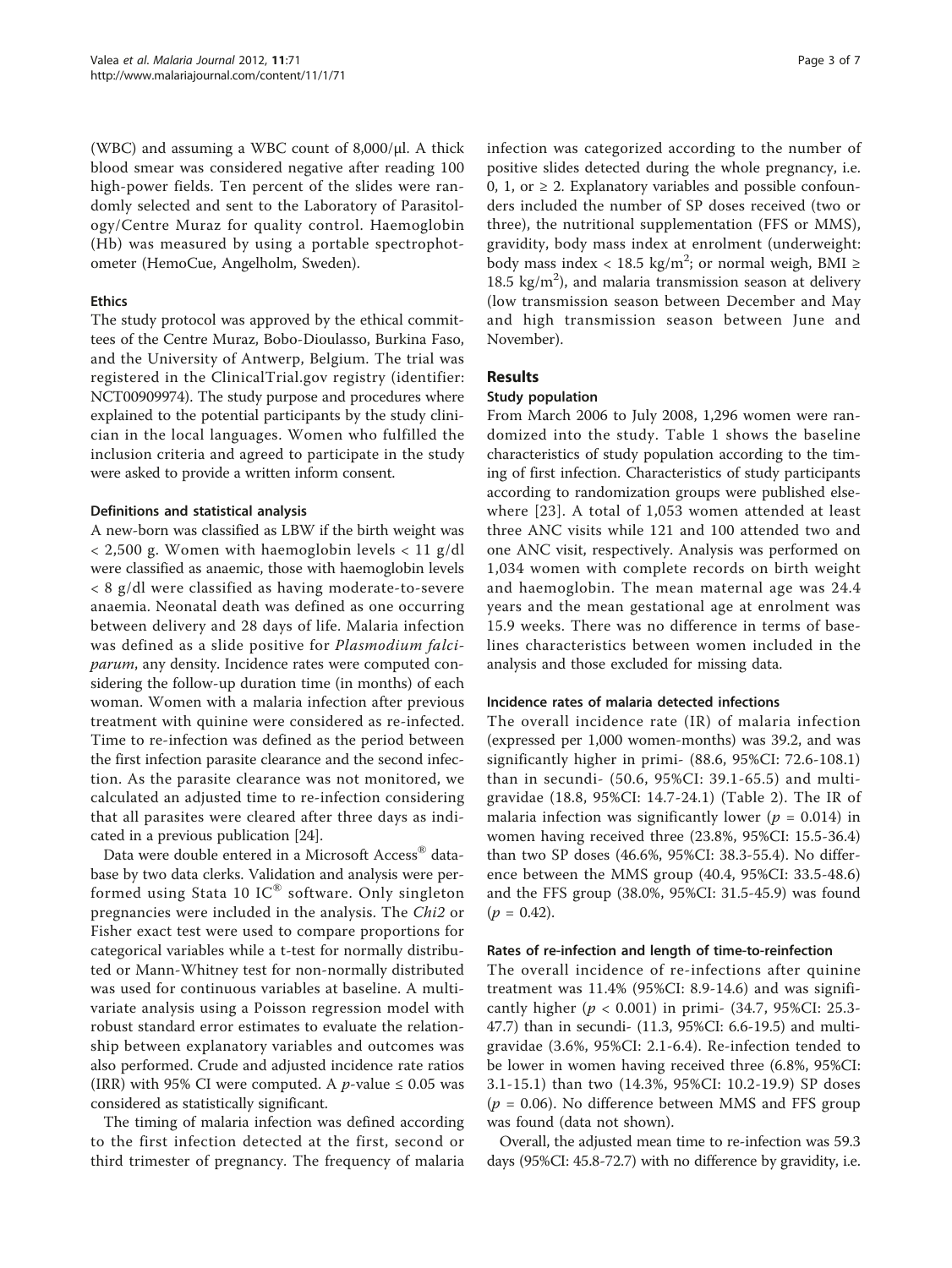| <b>Characteristics</b>      | No infection<br>$(n = 816)$ | Infection in first trimester<br>$(n = 31)$ | Infection in second trimester<br>$(n = 69)$ | Infection in third trimester<br>$(n = 118)$ |
|-----------------------------|-----------------------------|--------------------------------------------|---------------------------------------------|---------------------------------------------|
| Study location              |                             |                                            |                                             |                                             |
| Karaba village (n, %)       | 219 (26.84)                 | 14 (45.16)                                 | 20(33.90)                                   | 40(33.94)                                   |
| Koho village (n, %)         | 597 (73.16)                 | 17 (54,84)                                 | 49(66.10)                                   | 78(66.06)                                   |
| Education                   |                             |                                            |                                             |                                             |
| none $(n, %)$               | 728 (89.21)                 | 22 (70.97)                                 | 62(89.86)                                   | 105 (88.99)                                 |
| primary (n, %)              | 69 (8.46)                   | 8(25.81)                                   | 7(10.14)                                    | 10(8.47)                                    |
| secondary and higher (n, %) | 19(2.33)                    | 1(3.22)                                    | O(0)                                        | 3(2.54)                                     |
| Parity                      |                             |                                            |                                             |                                             |
| primigravidae (n, %)        | 113 (13.85)                 | 18 (58.06)                                 | 35 (50.72)                                  | 44 (37.29)                                  |
| secundigravidae (n, %)      | 158 (19.36)                 | 5(16.13)                                   | 15 (21.74)                                  | 38 (32.20)                                  |
| multigravidae (n, %)        | 545 (66.79)                 | 8(25.81)                                   | 19 (27.54)                                  | 36 (30.51)                                  |
| Age                         |                             |                                            |                                             |                                             |
| mean (years) (95% CI)       | 25.27(24.84-25.69)          | 20.88 (18.96-22.80)                        | 21.27 (20.06-22.48)                         | 21.50 (20.63-22.37)                         |
| Weight                      |                             |                                            |                                             |                                             |
| mean (kg) (95% CI]          | 55.67 (55.17-56.15)         | 55.45 (53.20-57.71)                        | 55.24 (53.70-56.79)                         | 55.29 (54.08-56.50)                         |
| Height                      | 162.815                     | 163.39                                     | 162.58                                      | 161.78                                      |
| mean (cm) (95% CI]          | $(162.42 - 163.21)$         | $(161.72 - 165.08)$                        | $(161.15 - 164.00)$                         | $(160.71 - 162.85)$                         |
| BMI at enrolment            | 20.98                       | 20.77                                      | 20.88                                       | 21.1                                        |
| mean (95% CI)               | $(20.83 - 21.12)$           | $(19.97 - 21.56)$                          | $(20.41 - 21.34)$                           | $(20.74 - 21.45)$                           |

<span id="page-3-0"></span>

|  | Table 1 Characteristic of study participants at inclusion by timing of first infection |  |  |  |  |  |  |  |
|--|----------------------------------------------------------------------------------------|--|--|--|--|--|--|--|
|--|----------------------------------------------------------------------------------------|--|--|--|--|--|--|--|

primi- 63.7 days (95%CI: 47.2-80.2), secundi- 40.7 days (95%CI: 07.9-73.4), and multi-gravidae 51.2 days (95%CI: 3.2-99.1). Mean time to reinfection was not analysed by number of SP doses as only four women in the three-dose group were re-infected.

# Effect of timing and frequency of malaria infection on low birth weight, maternal anaemia and perinatal mortality

When considering the timing of the first infection, no significant difference could be found for maternal anemia and perinatal mortality, while women infected both in the first (IRR = 3.56,  $p < 0.001$ ) and the second trimester (IRR = 1.72,  $p = 0.034$ ) had a significantly higher risk of delivering a LBW baby as compared to women without any infection (Table [3\)](#page-4-0). After adjusting for age, parity, body mass index, number of SP doses received and malaria season at delivery, such risk remained significantly higher for women infected in the first trimester of pregnancy (adjusted IRR = 2.07,  $p = 0.002$ ) (Table [3\)](#page-4-0). Also, women infected in first trimester had a significantly higher risk of delivering a LBW when compared to women infected in the third trimester (Crude IRR = 3.09, 95%CI: 1.66-5.73,  $p < 0.01$ ; and adjusted

| Table 2 Number of cases and incidence rates of malaria infections in the study population (per 1000 women-month) |  |
|------------------------------------------------------------------------------------------------------------------|--|
|------------------------------------------------------------------------------------------------------------------|--|

|                          | Person-time* | <b>Malaria infections</b> |                           |                          |  |
|--------------------------|--------------|---------------------------|---------------------------|--------------------------|--|
|                          |              | new cases                 | IR (per 1000)<br>(95% CI) | IRR (95% CI)             |  |
| By Gravidity             |              |                           |                           |                          |  |
| Overall                  | 5541         | 217                       | 39.2 (34.3-44.7)          | ٠                        |  |
| Primigravidae            | 1095         | 97                        | 88.6 (72.6-108.1)         | $\overline{\phantom{a}}$ |  |
| Secondigravidae          | 1146         | 58                        | 50.6 (39.1-65.56)         | $0.6(0.42 - 0.79)$       |  |
| Multigravidae            | 3300         | 62                        | 18.8 (14.65-24.1)         | $0.2$ (0.17-0.31)        |  |
| By SP doses received     |              |                           |                           |                          |  |
| 2 doses SP               | 2453         | 113                       | 46.1 (38.3-55.4)          | $\overline{\phantom{a}}$ |  |
| 3 doses SP               | 884          | 21                        | 23.8 (15.5-36.4)          | $0.5(0.28-0.66)$         |  |
| By Supplementation group |              |                           |                           |                          |  |
| <b>MMS</b>               | 2726         | 110                       | 40.3 (33.5-48.6)          | $\overline{\phantom{a}}$ |  |
| <b>FSS</b>               | 2815         | 107                       | 38.0 (31.5-46.0)          | $0.9(0.67-1.18)$         |  |

\* Women-month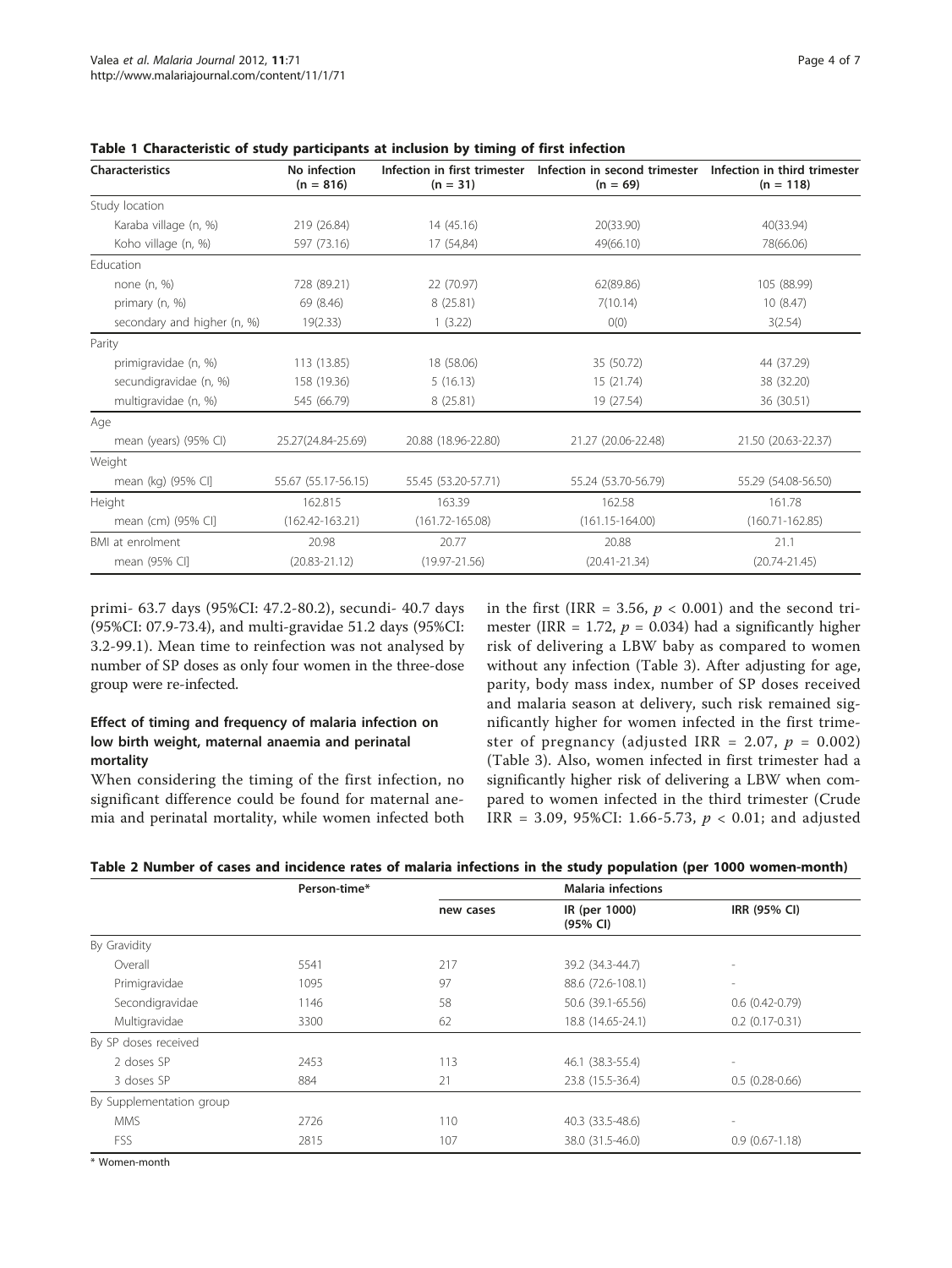<span id="page-4-0"></span>Table 3 Crude and adjusted incidence rate ratios (IRR) of low birth weight, maternal anaemia and perinatal mortality by trimester of malaria infection using Poisson regression

|                                                    | <b>Crude IRR</b><br>(95%CI)                      | <b>Adjusted IRR</b><br>(95%CI)                           |
|----------------------------------------------------|--------------------------------------------------|----------------------------------------------------------|
| Maternal anaemia                                   |                                                  |                                                          |
| No infection (391/816)                             | 1.00                                             | 1.00                                                     |
| Infection in 1 <sup>st</sup> trimester<br>(15/31)  | 1.00 (0.69-1.46)                                 | $0.98(0.67 - 1.42)$                                      |
| Infection in 2 <sup>nd</sup> trimester<br>(34/69)  | 1.03 (0.80-1.32)                                 | $0.99(0.76-1.27)$                                        |
| Infection in 3 <sup>rd</sup> trimester<br>(58/118) | 1.02 (0.84-1.24)  0.97 (0.79-1.20)               |                                                          |
| Low birth weight                                   |                                                  |                                                          |
| No infection(96/816)                               | 1.00                                             | 1.00                                                     |
| Infection in 1 <sup>st</sup> trimester<br>(13/31)  |                                                  | 3.56 $(2.26 - 5.61)$ <sup>a</sup> 2.07 $(1.30 - 3.27)$ b |
| Infection in 2 <sup>nd</sup> trimester<br>(14/69)  | 1.72 $(1.04 - 2.85)$ $\sim$ 1.09 $(0.65 - 1.82)$ |                                                          |
| Infection in 3 <sup>rd</sup> trimester<br>(16/118) | 1.15 (0.70-1.88)                                 | $0.78$ $(0.46 - 1.32)$                                   |
| <b>Perinatal mortality</b>                         |                                                  |                                                          |
| No infection(15/816)                               | 1.00                                             | 1.00                                                     |
| Infection in 1 <sup>st</sup> trimester<br>(0/31)   |                                                  |                                                          |
| Infection in 2 <sup>nd</sup> trimester<br>(3/69)   | 2.36 (0.70-7.97)                                 | $1.18(0.31 - 4.47)$                                      |
| Infection in 3 <sup>rd</sup> trimester<br>(1/118)  | $0.46(0.06-3.46)$                                | $0.37(0.04 - 2.81)$                                      |

Adjusted IRR accounted for women age, parity, BMI, SP doses received and delivery season.  ${}^{a}p < 0.001$ ,  ${}^{b}p = 0.002$ ,  ${}^{c}p = 0.034$ 

IRR = 3.27, 95%CI: 1.78-6.01,  $p < 0.01$ ) while no difference was observed between women infected in the second trimester and women infected in the third trimester (Crude IRR = 1.49, 95%CI: 0.78-2.87, p = 0.23 and Adjusted IRR = 1.58, 95%CI: 0.83-2.98; p = 0.16).

Most women had just one infection though some of them experienced up to four infections until delivery. Though the LBW risk seemed to be significantly higher in women with two or more infections as shown by the crude IRR, the difference disappeared after adjusting for women age, parity, body mass index, number of SP doses received and malaria season at delivery (Table 4). Similarly, the risk for maternal anaemia, though apparently increased by two or more infection, did not vary significantly with the number of re-infections after adjustment by the variables mentioned above. The risk of perinatal mortality was similar for women with  $\geq 1$  infection and those with no infection (adjusted IRR  $= 0.87$ , 95% CI 0.27-2.83) (Table 4).

#### **Discussion**

The risk of delivering a LBW baby was significantly higher in women infected during the first trimester of

#### Table 4 Crude and adjusted incident rate ratios (IRR) of low birth weight, maternal anaemia and perinatal mortality by number of detected malaria infection using Poisson regression

|                                         | Crude IRR (95%<br>CI)           | <b>Adjusted IRR(95%</b><br>CI) |
|-----------------------------------------|---------------------------------|--------------------------------|
| Maternal anaemia                        |                                 |                                |
| No infection (391/816)                  | 1.00                            | 1.00                           |
| 1 infection detected<br>(79/169)        | 1.07 (0.91-1.26)                | $1.019(0.85-1.21)$             |
| $\geq$ 2 infections detected<br>(28/49) | 1.33 (1.04-1.69) <sup>a</sup>   | 1.236 (0.94-1.62)              |
| Low birth weight                        |                                 |                                |
| No infection (96/816)                   | 1.00                            | 1.00                           |
| 1 infection detected<br>(31/169)        | 1.56 $(1.08 - 2.26)^{b}$        | $1.07(0.73-1.58)$              |
| > 2 infections detected<br>(12/49)      | $2.08$ (1.29-3.52) <sup>c</sup> | $1.08(0.62 - 1.87)$            |
| <b>Perinatal mortality</b>              |                                 |                                |
| No infection (15/816)                   | 1.00                            | 1.00                           |
| 1 infection detected<br>(4/169)         | 1.28 (0.43-3.83)                | $0.87(0.27 - 2.83)$            |
| > 2 infections detected<br>(0/49)       |                                 |                                |

Adjusted IRR accounted for women age, parity, BMI, SP doses received and delivery season.  $a^p p = 0.023$ ,  $b^p p = 0.19$ ,  $c^p p = 0.006$ 

pregnancy, even after adjusting for several potential confounding variables such as parity and number of IPTp/SP doses received. Thought the pathogenesis and immunity of malaria in pregnancy has been explored, the contribution of placental immuno-pathology to anaemia and LBW is not fully understood [[25\]](#page-6-0). Plasmodium falciparum-infected erythrocytes sequester in the placenta through adhesion mechanisms, inducing placental inflammatory responses, particularly monocytes infiltrates. Inflammatory cytokines produced by T cell and macrophages, in particular Th1 responses are associated with maternal anaemia, spontaneous abortions and premature deliveries. These cytokines are known to help eliminate the parasites from the placenta but their overproduction can threaten the pregnancy [[25](#page-6-0),[26](#page-6-0)]. Acute infection, particularly with high parasites densities have been associated with preterm delivery while chronic infection have been associated with LBW due to intrauterine growth retardation (IUGR) and severe anaemia [[27\]](#page-6-0). Decreased placental growth and/or decreased nutrient transport have been suggested as the possible final common pathways by which malaria leads to IUGR [[25](#page-6-0),[28\]](#page-6-0). In this study, malaria infection during the first trimester was strongly associated with LBW. It is unclear whether this is due to a specific consequence of the infection at this particular time, or whether it is related to the higher risk these women have throughout their pregnancy. In any case, the currently recommended IPT/SP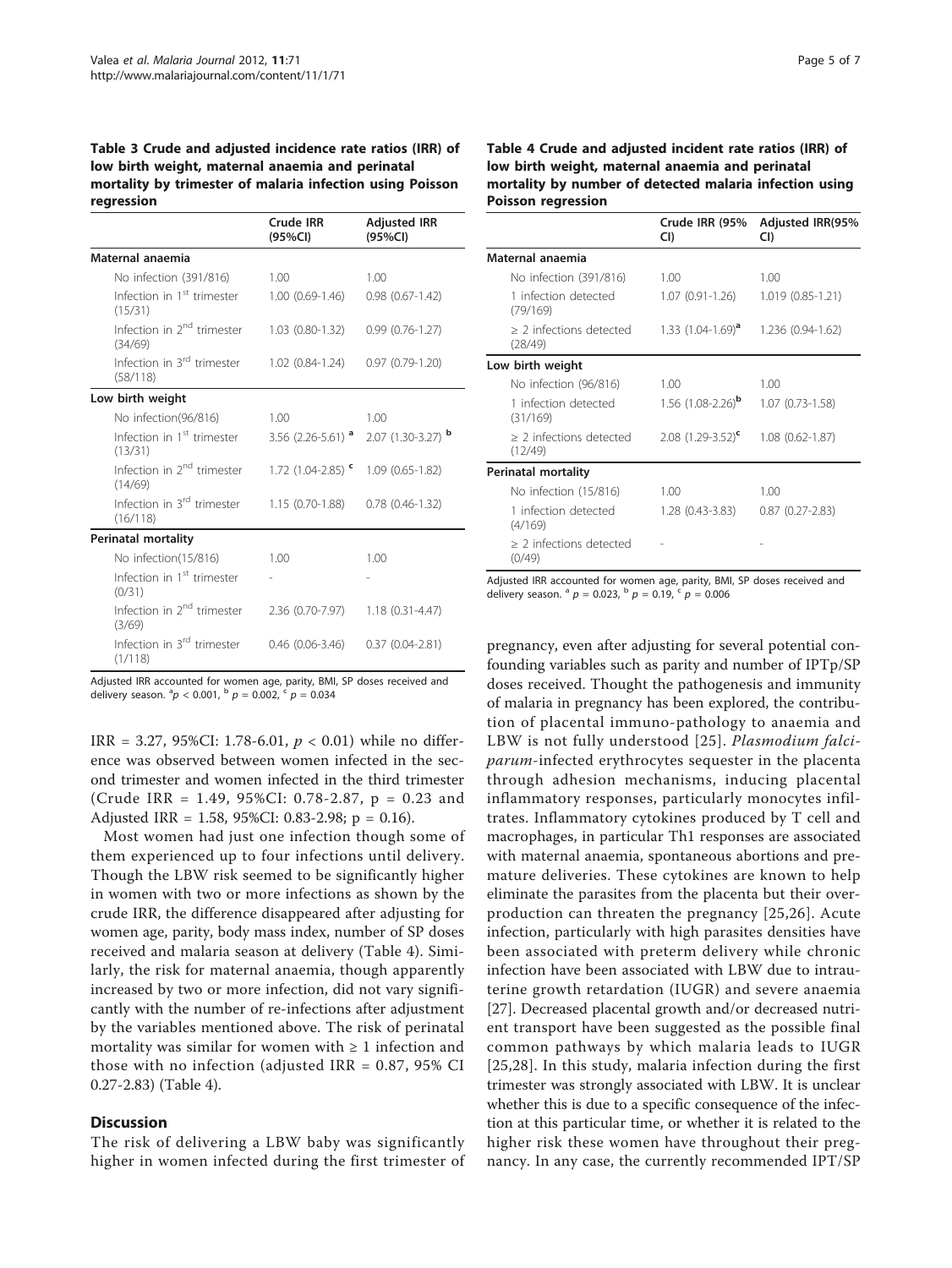<span id="page-5-0"></span>does not cover the first trimester of pregnancy as the first SP dose should not be given before quickening, at about 20 weeks of gestation, for fear of possible toxicity for the foetus [[29\]](#page-6-0). There is little information on the use of SP during the first trimester of pregnancy; available reports are limited to small case series from developed countries [[15](#page-6-0)]. Therefore, the only option available for protecting pregnant women during this vulnerable period is the use of long-lasting insecticidal nets (LLIN) whose coverage and use in sub-Saharan Africa, despite major efforts such as campaigns of free mass distribution, is less than optimal [\[30](#page-6-0),[31\]](#page-6-0). A potentially interesting additional strategy might be the systematic screening and treatment of all pregnant women and this option was recently investigated [[32,33](#page-6-0)]. However, when considering the difficulty of identifying women at the earliest stage of their pregnancy [[34](#page-6-0)], such an approach would hardly solve the problem of protecting during the first trimester. Therefore, promoting LLIN through community-based promotional campaigns targeted not only at pregnant women but also at adolescents seems to be the only option available to tackle this specific problem.

The rate of re-infection and the time length to reinfection were suggested as possible indicators to evaluate the preventive efficacy of SP [\[35](#page-6-0)]. In this study, the incidence of re-infections was much higher in women having received two as compared to three doses of SP, indicating that the latter is probably more efficacious. Nevertheless, the rate of re-infection was established after treatment with quinine and does not necessarily represent the true preventive efficacy of SP.

The study has some limitations. Information on LLIN ownership and use was not collected and, knowing that this has an impact on the malaria risk during pregnancy [[36](#page-6-0)], it should probably have been considered as an important confounding factor. However, it is unlikely that this has resulted in biased estimates as LLIN use in the study population was probably very low at the time of the study. In Boromo, a neighbouring district, LLIN use was estimated at about 27% in the high transmission season [\[21](#page-6-0)].

Malaria infection during pregnancy was probably underestimated as it was detected by peripheral blood smears. Placental biopsies were collected during the study but could not be analyzed due to budget constraints.

Despite the network of home visitors implemented and the daily visits carried out for an earlier identification of pregnant women, most of those detected during the first trimester were at  $\geq 10$  weeks of gestation, a limiting factor for the assessment of infections during the first trimester. For some reasons, mainly socio-cultural factors [\[34](#page-6-0)], women were reluctant to declare their pregnancy earlier and this should be further investigated.

In conclusion, malaria infections occurring in the first trimester of pregnancy seem to have an important effect on LBW, though the mechanisms are not yet understood. Women should be encouraged to use LLIN throughout their pregnancy so that the deleterious effect of malaria infection during the first trimester could be prevented.

#### Acknowledgements

The FSP/MISAME Study Group thanks the community and especially the women from Karaba and Koho and the families who participated in the study, the health staff of the Houndé district, and the staff of Center Muraz for their great support.

The FSP/MISAME Study Group also acknowledges the study funding organizations (Nutrition Third Word, The Belgium ministry of development, Flemish Interuniversity Council, and French Ministry of Development) for their financial support to the study.

We acknowledge the FSP/MISAME field investigator team (J-P Ki and V Koudougbo/Valea, sociologists; L Toe and H Lanou, physicians; E Da, obstetrician-gynecologist; G Lougue, pharmacist; B Nagalo and O Guebe, nurses; and B Hien, laboratory technician), and the logistic team (S Ouattara, study coordinator; J Bicaba, administrative assistant; C Kouakou Yameogo; N Diallo, data clerk; M Sanou, driver; and A Hien, pharmacist).

#### Author details

<sup>1</sup> Laboratory of Parasitology and Entomology, Centre Muraz, Bobo-Dioulasso Burkina Faso. <sup>2</sup>Institut de Recherche en Sciences de la Santé, Direction Régionale de l'Ouest, Bobo-Dioulasso, Burkina Faso. <sup>3</sup>Department of Food Safety and Food Quality, Ghent University, Ghent, Belgium. <sup>4</sup>Department of International Health, University of Antwerp, Antwerp, Belgium. <sup>5</sup>Unit of Nutrition and Child Health, Department of Public Health, Prince Leopold Institute of Tropical Medicine, Antwerp, Belgium. <sup>6</sup>Unit of Epidemiology and Control of Parasitic Diseases, Department of Parasitology, Prince Leopold Institute of Tropical Medicine, Antwerp, Belgium.

#### Authors' contributions

IV participated in study coordination and data cleaning, performed the data analysis and drafted the manuscript. HT participated in the design, study coordination and corrected the manuscript. MKD, HS and JPG corrected the manuscript. LH participated in data cleaning and corrected the manuscript. RTG and KP participated in the design of the study. UDA participated in the design, helped in data analysis and corrected the manuscript. All authors read and approved the final manuscript.

#### Competing interests

The authors declare that they have no competing interests.

#### Received: 13 November 2011 Accepted: 16 March 2012 Published: 16 March 2012

#### References

- 1. Dellicour S, Tatem AJ, Guerra CA, Snow RW, ter Kuile FO: [Quantifying the](http://www.ncbi.nlm.nih.gov/pubmed/20126256?dopt=Abstract) [number of pregnancies at risk of malaria in 2007: a demographic study.](http://www.ncbi.nlm.nih.gov/pubmed/20126256?dopt=Abstract) PLoS Med 2010, 7:e1000221.
- 2. Desai M, ter Kuile FO, Nosten F, McGready R, Asamoa K, Brabin B, Newman RD: [Epidemiology and burden of malaria in pregnancy.](http://www.ncbi.nlm.nih.gov/pubmed/17251080?dopt=Abstract) Lancet Infect Dis 2007, 7:93-104.
- 3. Menendez C, Fleming AF, Alonso PL: [Malaria-related anaemia.](http://www.ncbi.nlm.nih.gov/pubmed/11063857?dopt=Abstract) Parasitol Today 2000, 16:469-476.
- 4. Guyatt HL, Snow RW: [Impact of malaria during pregnancy on low birth](http://www.ncbi.nlm.nih.gov/pubmed/15489346?dopt=Abstract) [weight in sub-Saharan Africa.](http://www.ncbi.nlm.nih.gov/pubmed/15489346?dopt=Abstract) Clin Microbiol Rev 2004, 17:760-9, table.
- 5. van Geertruyden JP, Thomas F, Erhart A, d'Alessandro U: [The contribution](http://www.ncbi.nlm.nih.gov/pubmed/15331817?dopt=Abstract) [of malaria in pregnancy to perinatal mortality.](http://www.ncbi.nlm.nih.gov/pubmed/15331817?dopt=Abstract) Am J Trop Med Hyg 2004, 71:35-40.
- 6. McCormick MC: [The contribution of low birth weight to infant mortality](http://www.ncbi.nlm.nih.gov/pubmed/3880598?dopt=Abstract) [and childhood morbidity.](http://www.ncbi.nlm.nih.gov/pubmed/3880598?dopt=Abstract) N Engl J Med 1985, 312:82-90.